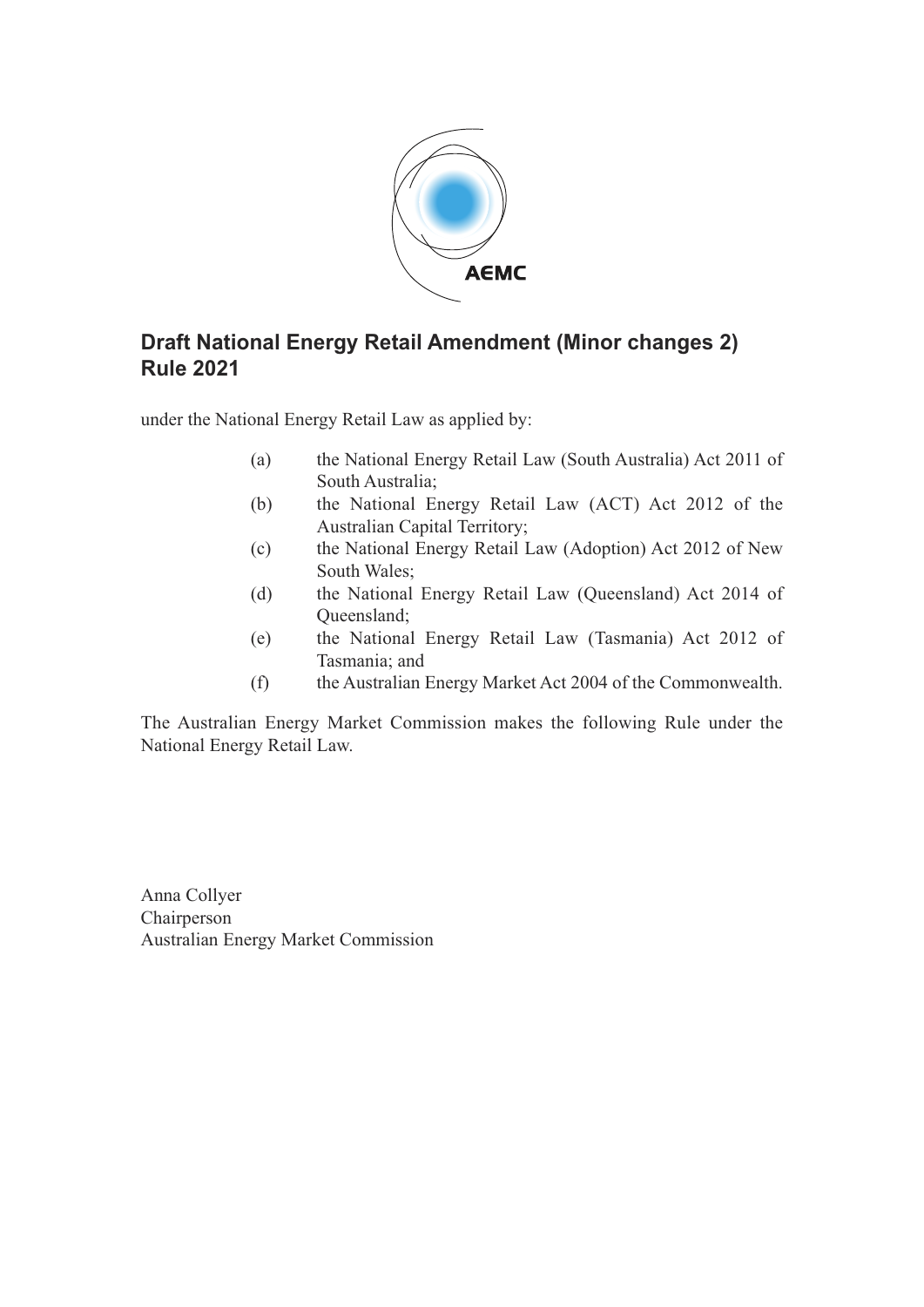# **Draft National Energy Retail Amendment (Minor changes 2) Rule 2021**

## **1 Title of Rule**

This Rule is the *Draft National Energy Retail Amendment (Minor changes 2) Rule 2021.*

## **2 Commencement**

Schedule 1 of this rule commences operation on [27 May 2021].

Schedule 2 of this rule commences operation on 1 August 2021, immediately after the commencement of Schedule 1 of the *National Energy Retail Amendment (Maintaining life support customer registration when switching) Rule 2021 No. 1*.

# **3 Amendment to the National Energy Retail Rules**

The National Energy Retail Rules are amended as set out in Schedule 1.

# **4 Amendment to the National Energy Retail Rules**

<span id="page-1-0"></span>The National Energy Retail Rules are amended as set out in [Schedule 2.](#page-2-0)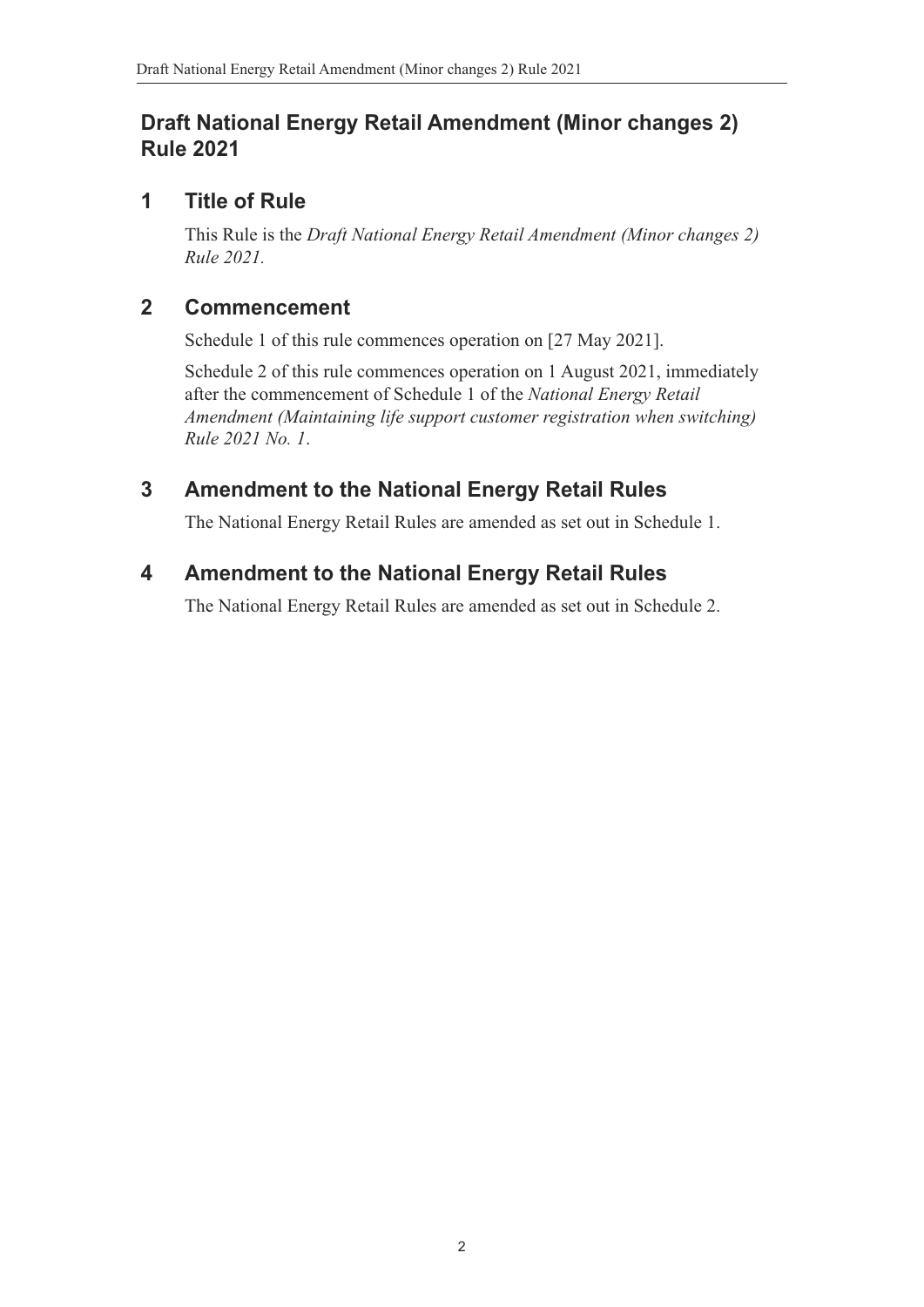### **Schedule 1 Amendment to the National Energy Retail Rules**

<span id="page-2-0"></span>(Clause 3)

### **[1] Rule 16 Pre-contractual duty of retailers**

At the end of subrule 16(2)(b), omit the existing "**Note**" in its entirety and s[ubstitute:](#page-1-0)

#### **Note**

This paragraph is classified as a tier 2 civil penalty provision under the National Energy Retail Regulations. (See clause 6 and Schedule 1 of the National Energy Retail Regulations.)

### **[2] Rule 31 Overcharging (SRC and MRC)**

At the end of the subrule 31(2), omit the existing second "**Note**" in its entirety and substitute:

#### **Note**

This subrule is classified as a tier 2 civil penalty provision under the National Energy Retail Regulations. (See clause 6 and Schedule 1 of the National Energy Retail Regulations.)

### **[3] Rule 46 Tariffs and charges**

At the end of subrule 46(4A), omit the existing second "**Note**" in its entirety and substitute:

#### **Note**

This subrule is classified as a tier 3 civil penalty provision under the National Energy Retail Regulations. (See clause 6 and Schedule 1 of the National Energy Retail Regulations.)

### **[4] Various rules Tier 1 civil penalty notes**

At the end of the rules listed in the following table, omit the existing "**Note**" in its entirety and substitute:

#### **Note**

This rule is classified as a tier 1 civil penalty provision under the National Energy Retail Regulations. (See clause 6 and Schedule 1 of the National Energy Retail Regulations.)

| 51 |  |
|----|--|
| 52 |  |
| 71 |  |
| 72 |  |
| 73 |  |
| 74 |  |
| 83 |  |
| 85 |  |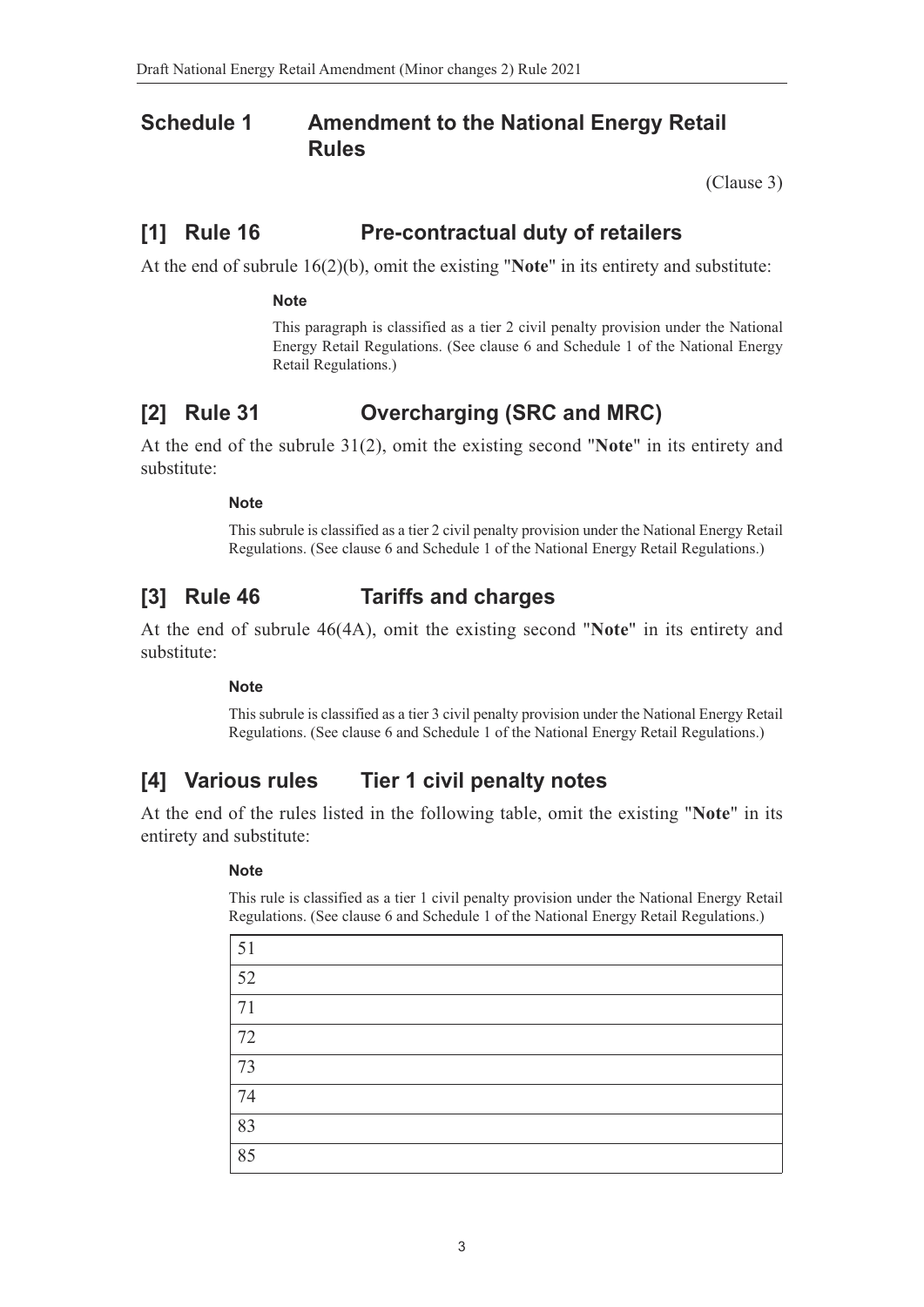| 90   |
|------|
| 106  |
| 122  |
| 124  |
| 124A |
| 125  |
| 126  |
| 140  |
| 141  |
| 142  |

## **[5] Various subrules Tier 1 civil penalty notes**

At the end of the subrules listed in the following table, omit the existing second "**Note**" in its entirety and substitute:

#### **Note**

This subrule is classified as a tier 1 civil penalty provision under the National Energy Retail Regulations. (See clause 6 and Schedule 1 of the National Energy Retail Regulations.)

```
59C(5)
75B(1)
```
### **[6] Various subrules Tier 1 civil penalty notes**

At the end of the subrules listed in the following table, omit the existing "**Note**" in its entirety and substitute:

#### **Note**

This subrule is classified as a tier 1 civil penalty provision under the National Energy Retail Regulations. (See clause 6 and Schedule 1 of the National Energy Retail Regulations.)

| 5(5)    |
|---------|
| 59C(2)  |
| 59C(3)  |
| 59C(4)  |
| 75B(2)  |
| 106A(1) |
| 106A(2) |
| 106A(3) |
| 106A(4) |
| 106A(5) |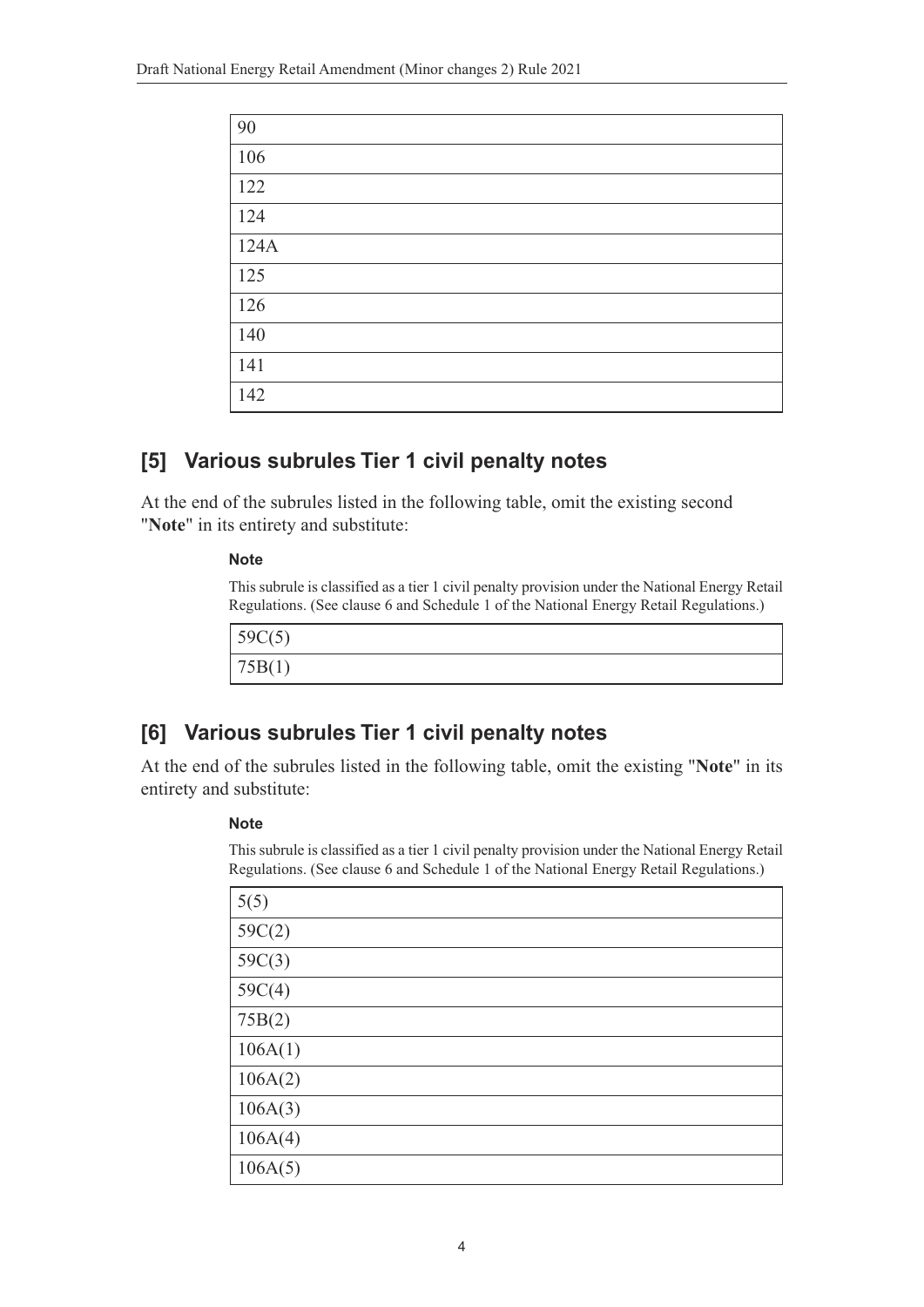| 106A(6) |
|---------|
| 107(2)  |
| 107(3)  |
| 121(1)  |
| 124B(1) |
| 124B(2) |
| 128(1)  |
| 129(1)  |
| 130(3)  |
| 130(4)  |
| 131(1)  |
| 133(1)  |
| 139(2)  |
| 144(1)  |
| 145(1)  |
| 146(1)  |
| 147(5)  |
| 147(6)  |

# **[7] Various subrules Tier 1 civil penalty notes**

At the end of the subrules listed in the following table, omit the existing "**Note**" in its entirety and substitute:

#### **Note**

This paragraph is classified as a tier 1 civil penalty provision under the National Energy Retail Regulations. (See clause 6 and Schedule 1 of the National Energy Retail Regulations.)

| 19(2)(a) |  |
|----------|--|
| 19(2)(b) |  |
| 91(c)    |  |

## **[8] Various rules Tier 2 civil penalty notes**

At the end of the rules listed in the following table, omit the existing "**Note**" in its entirety and substitute:

#### **Note**

This rule is classified as a tier 2 civil penalty provision under the National Energy Retail Regulations. (See clause 6 and Schedule 1 of the National Energy Retail Regulations.)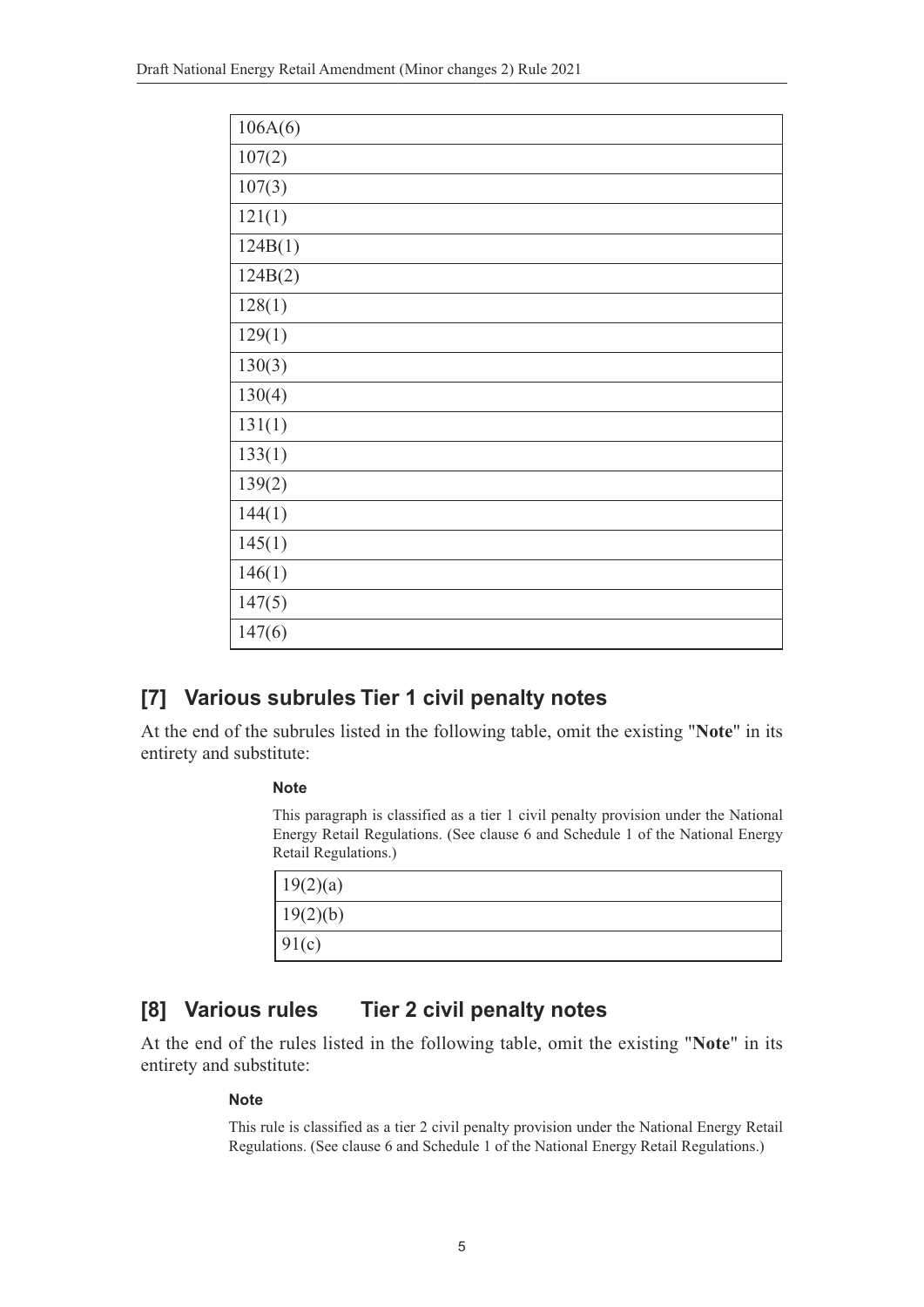| $\frac{50}{ }$  |  |
|-----------------|--|
| $\frac{55}{5}$  |  |
| $\boxed{56}$    |  |
| $\frac{80}{82}$ |  |
|                 |  |

## **[9] Various subrules Tier 2 civil penalty notes**

At the end of the subrules listed in the following table, insert the following note:

#### **Note**

This subrule is classified as a tier 2 civil penalty provision under the National Energy Retail Regulations. (See clause 6 and Schedule 1 of the National Energy Retail Regulations.)

| 46C(1) |  |
|--------|--|
| 48A(1) |  |
| 52B(1) |  |

# **[10] Various subrules Tier 2 civil penalty notes**

At the end of the subrules listed in the following table, omit the existing "**Note**" in its entirety and substitute:

#### **Note**

This subrule is classified as a tier 2 civil penalty provision under the National Energy Retail Regulations. (See clause 6 and Schedule 1 of the National Energy Retail Regulations.)

| 17(2)  |
|--------|
| 21(1)  |
| 21(2)  |
| 21(3B) |
| 21(3D) |
| 21(3G) |
| 21(4)  |
| 24(1)  |
| 29(1)  |
| 29(7)  |
| 30(2)  |
| 31(1)  |
| 31(3)  |
| 32(1)  |
| 32(4)  |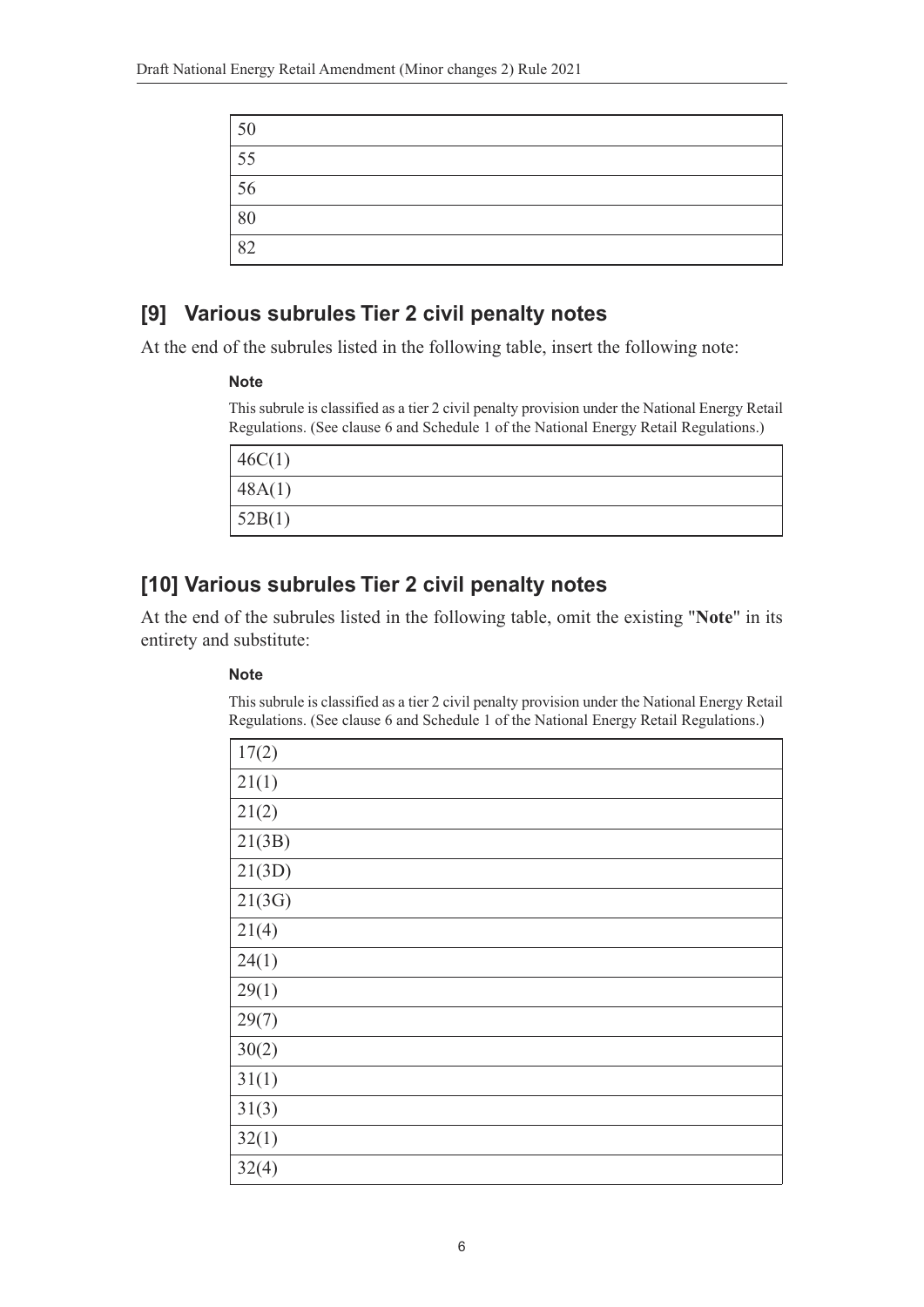| 33(3)  |
|--------|
| 34(2)  |
| 34(3)  |
| 40(1)  |
| 40(2)  |
| 40(3)  |
| 40(6)  |
| 40(7)  |
| 42(1)  |
| 43(1)  |
| 44(1)  |
| 44(2)  |
| 44(3)  |
| 45(1)  |
| 45(2)  |
| 46(4)  |
| 46B(1) |
| 46B(2) |
| 47(5)  |
| 47(6)  |
| 48(2)  |
| 59A(1) |
| 59A(2) |
| 59A(3) |
| 59A(7) |
| 70(4)  |
| 135(1) |
| 135(3) |
| 136(2) |
| 136(3) |
| 137(2) |
| 137(3) |
| 147(7) |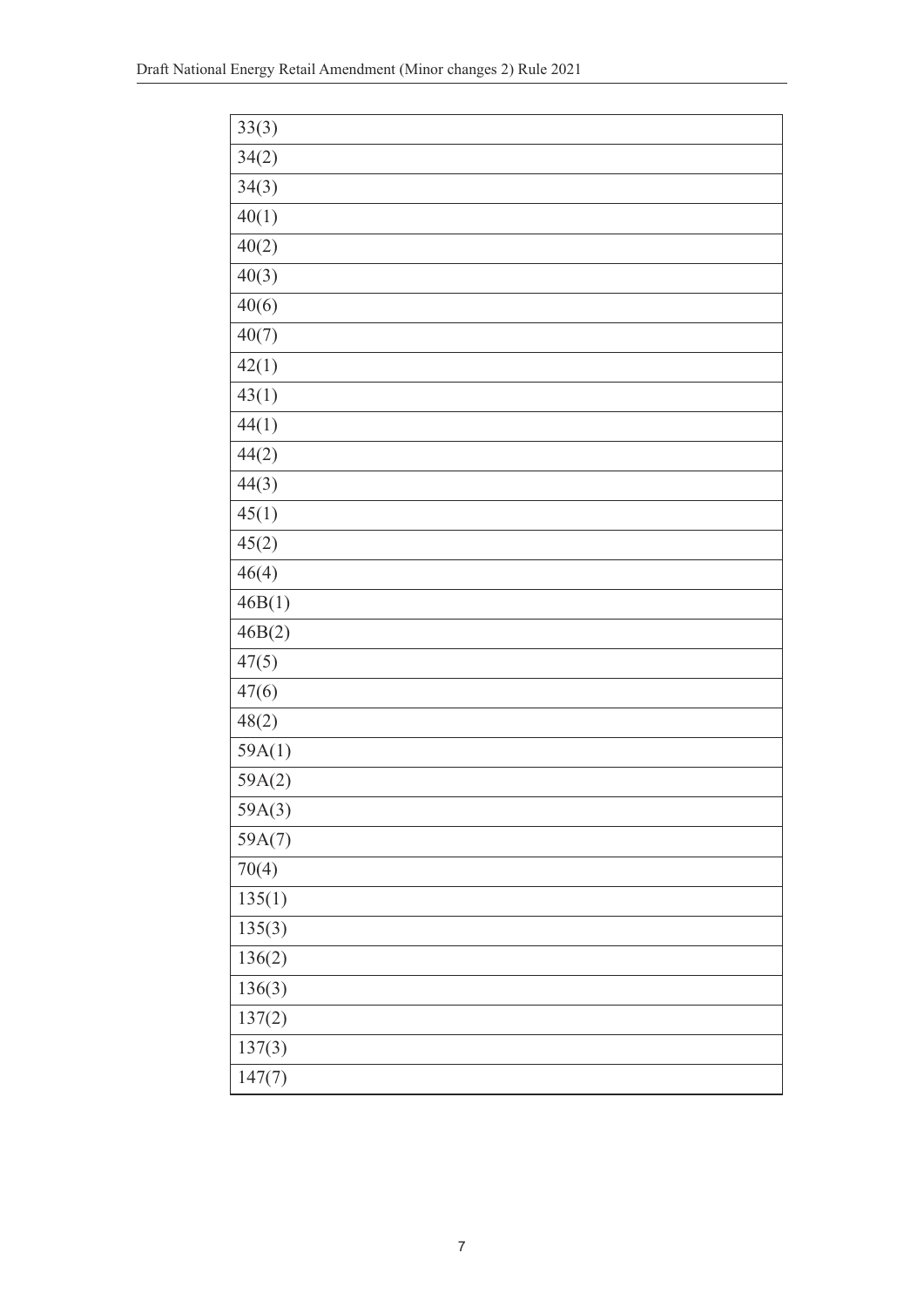# **[11] Various subrules Tier 3 civil penalty notes**

At the end of the rules listed in the following table, insert:

#### **Note**

This rule is classified as a tier 3 civil penalty provision under the National Energy Retail Regulations. (See clause 6 and Schedule 1 of the National Energy Retail Regulations.)

| $\frac{56A}{ }$ |  |
|-----------------|--|
| 86A             |  |
| 86B             |  |

# **[12] Various subrules Tier 3 civil penalty notes**

At the end of the subrules listed in the following table, omit the existing "**Note**" in its entirety and substitute:

### **Note**

This subrule is classified as a tier 3 civil penalty provision under the National Energy Retail Regulations. (See clause 6 and Schedule 1 of the National Energy Retail Regulations.)

| 25(1)  |  |
|--------|--|
| 25(2)  |  |
| 28(1)  |  |
| 28(2)  |  |
| 99(4)  |  |
| 99A(3) |  |
| 100(3) |  |
| 132(1) |  |